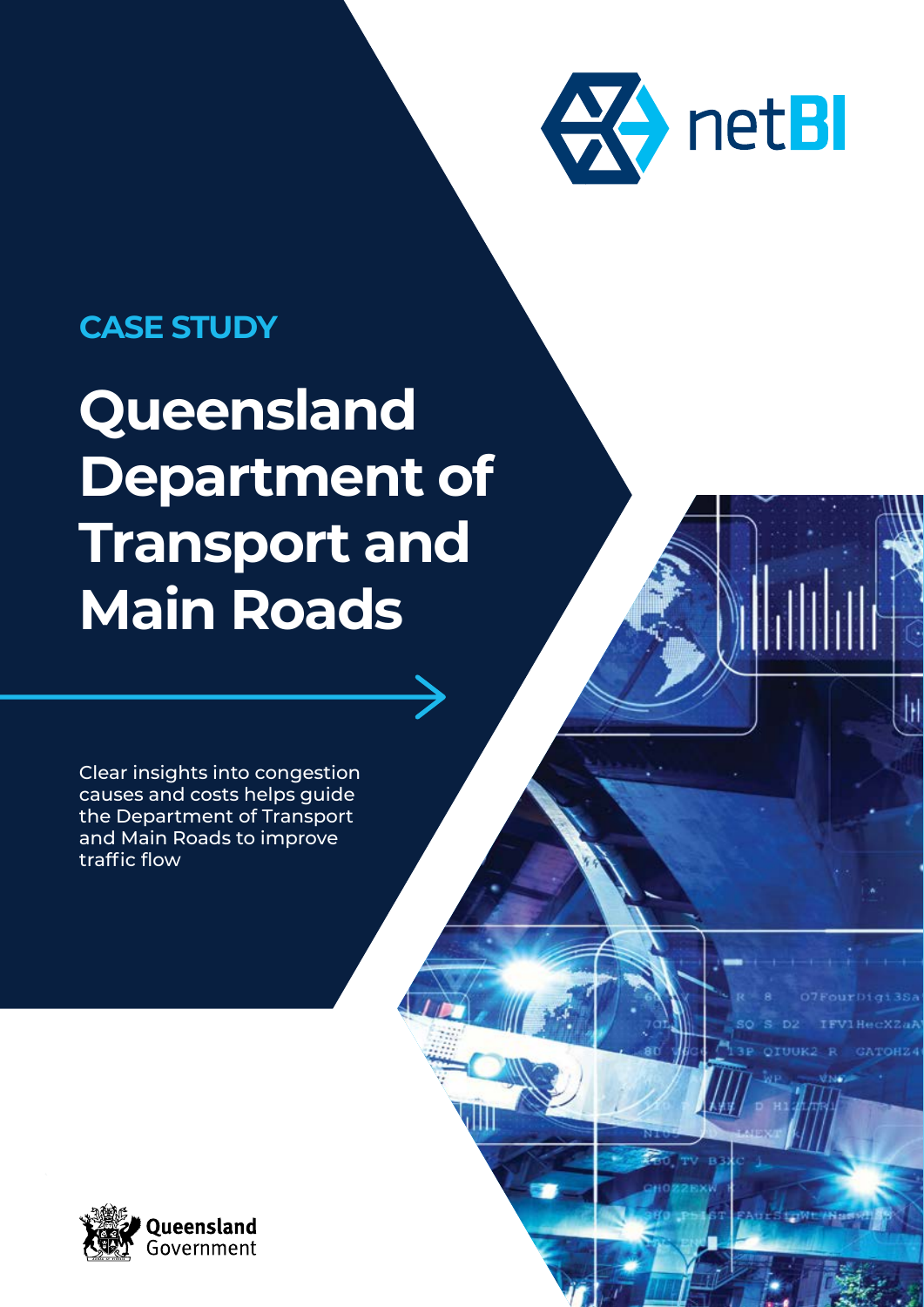## **At a glance**



The Department of Transport and Main Roads (TMR) keeps Queenslanders moving by managing the state's network of roads and highways



netBI's analytics tools help TMR clearly see the cause and associated costs of congestion



Insights support TMR to improve traffic operations and infrastructure development to better manage the impacts of congestion

> **TMR no longer needs to rely on time-consuming congestion surveys—our reporting solution draws on near real time data to map the trends and economic costs.**



**STATISTICS**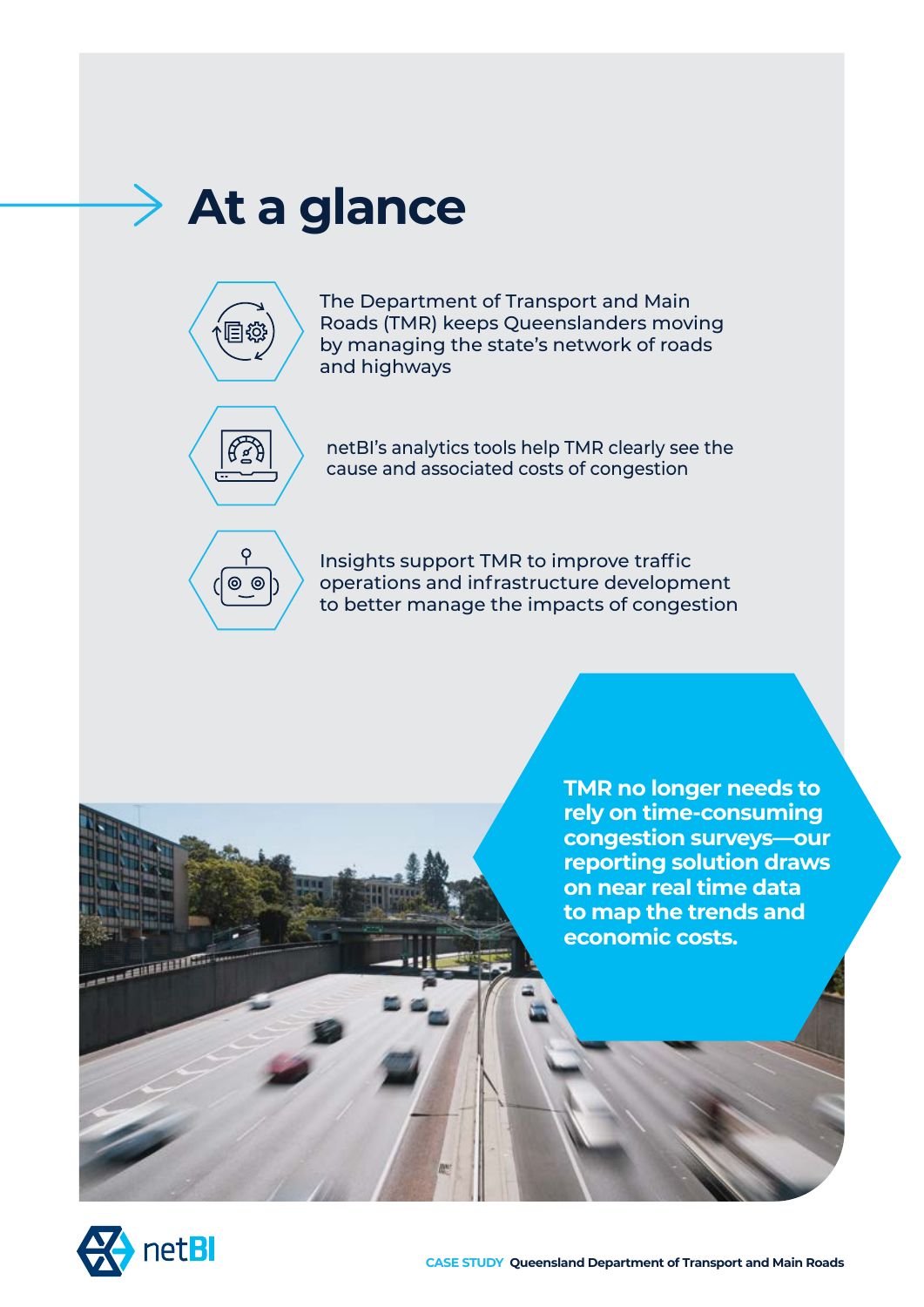## **Overview**

By adopting netBI's cloud data platform, Queensland's TMR has been able to identify congestion 'hot spots' on the state's roads and understand the costs to the community to help guide investment and planning decisions.

TMR plans, manages, and delivers Queensland's integrated transport network to achieve sustainable solutions across all modes. The Department's integrated transport planning approach contributes to the

state's economic prosperity, environmental sustainability, and the wellbeing of Queenslanders. Many of its projects are aimed at keeping the community moving by upgrading, constructing and operating roads and highways in order to improve traffic flow, safety and reliability of travel.



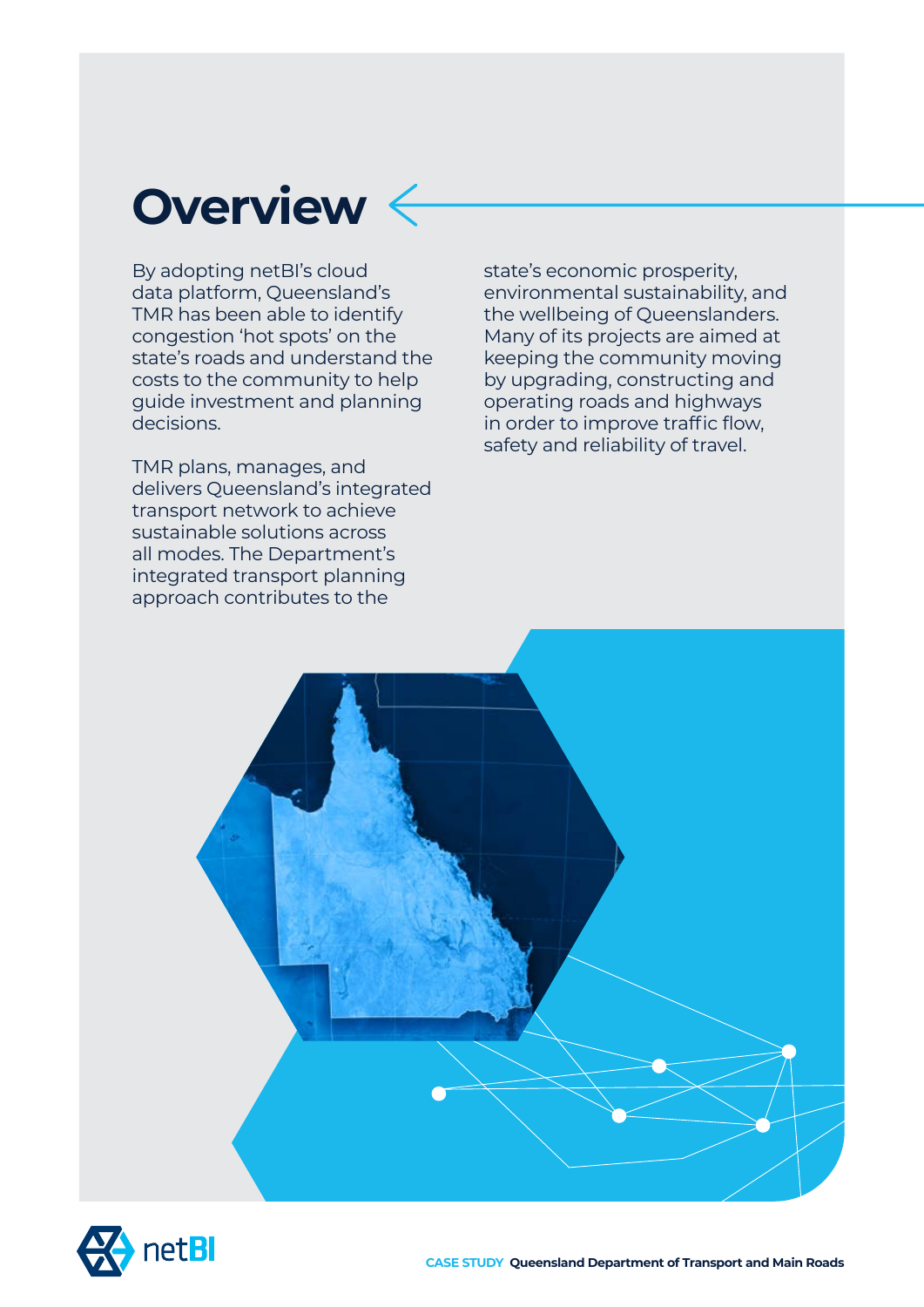**TMR now finds itself at the forefront of congestion management—with analytics and BI tools that let it:**

**Understand statistical trends and seasonal performance of its road network based on a complete picture of all the peaks and troughs of traffic flow.** 

**Measure state-wide congestion and costs with almost real time data insights and reports that can be generated in minutes.** 

> **Improve and automate reporting on the economic costs of its road congestion to inform better infrastructure investment decisions and economic modelling.**

**Monitor both short and long-term trends in congestion and costs by combining live streams and historical datasets.**

> **Drill down to understand traffic flow issues on individual sections of road at specific time periods to inform incident management and day-today operational decisions aimed at improving the reliability of travel.**

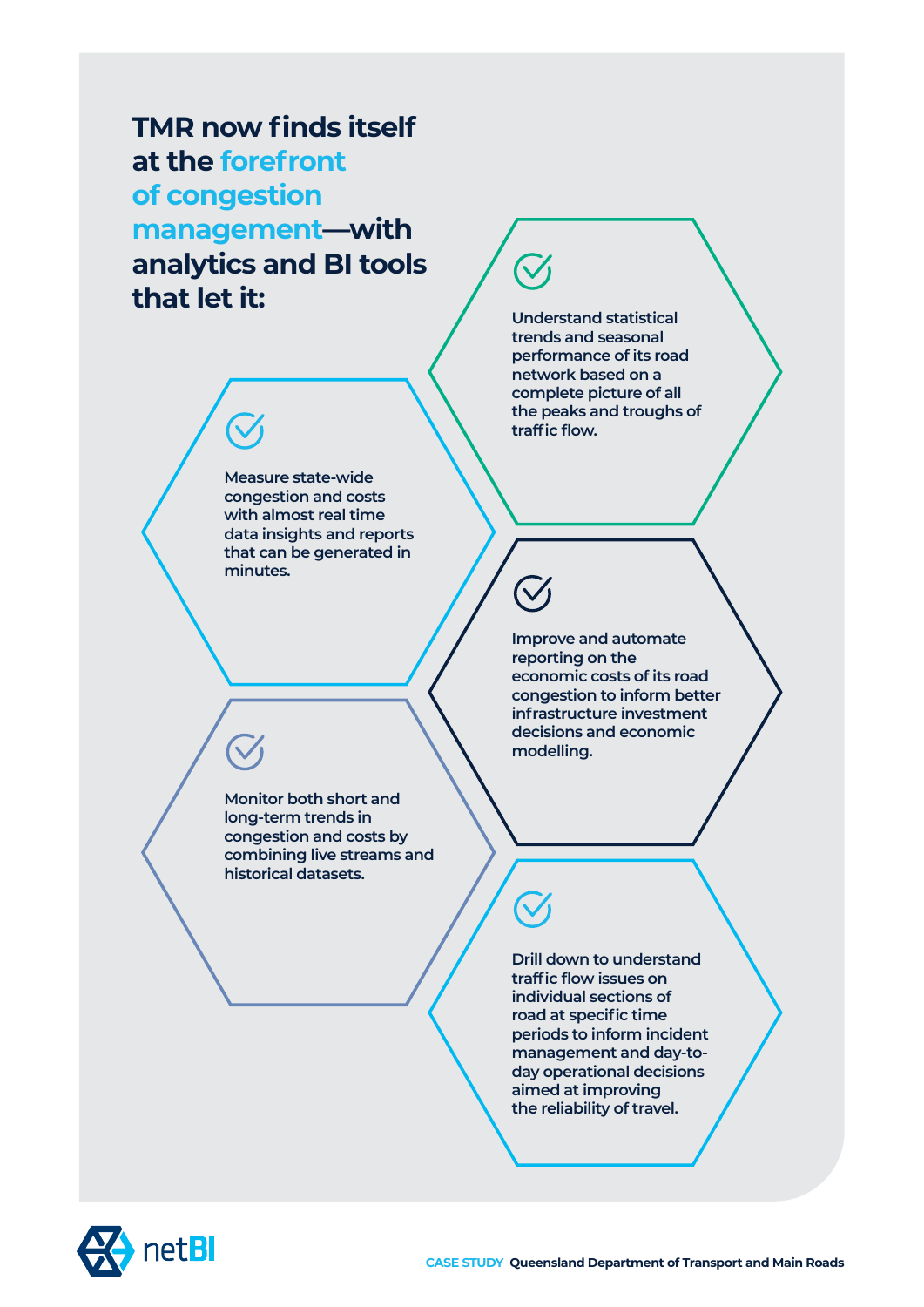### **The automation and digitisation of**

**its road traffic data has allowed TMR to replace the traditional congestion surveys that can take weeks to complete, are limited to specific survey areas and collection periods, and can delay decision-making.** 

#### **With netBI's powerful data fusing**

**platform and analytics, TMR can monitor when, where, and why people get stuck in traffic—whether its planned roadworks, a crash, or bad weather—and the flow-on costs of this congestion.** 

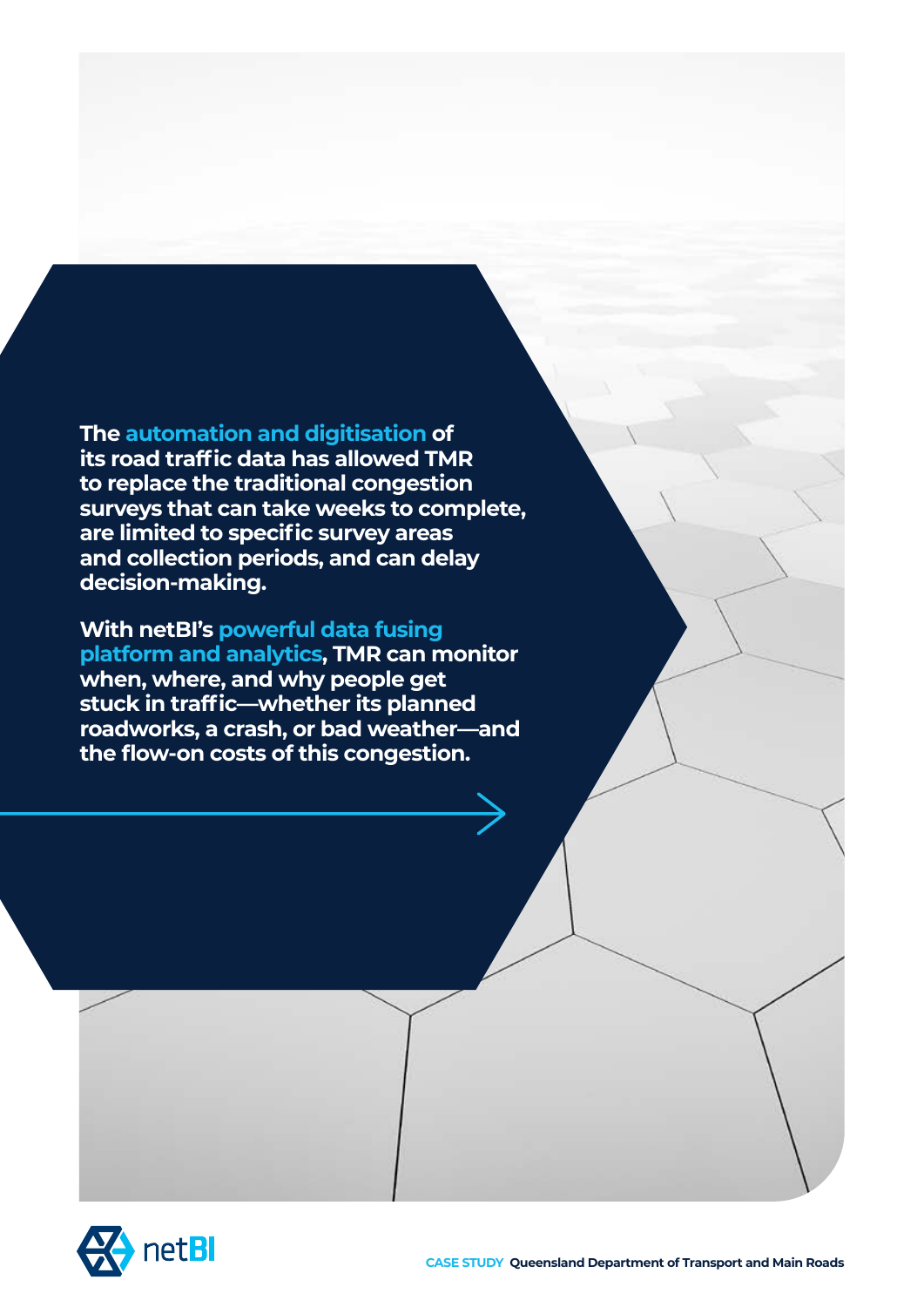**netBI and TMR worked closely with Dave Johnston, an engineer from Intelligent Transport Services to develop a method to learn the baseline metrics to distinguish between 'normal' and 'abnormal' levels of congestion, and a scalable methodology for attributing costs and causes across a road network, based on the costing method defined by Austroads. TMR worked closely with netBI to productionise the methodology for the Cost and Causes of Congestion.**

## $AG$

*"What we had developed was effectively a prototype of the methods that could be used to do these calculations, but netBI put the results at the users' fingertips—providing a wide range of tools for slicing and dicing and presenting the data,"* Dave said.

*"The speed of netBI's system is incredibly fast considering the large amount of data that it's using to present the summary reports."*



### $\beta\beta$

*"TMR first looked into creating this analytics tool about five years ago, and with the dedication and perseverance of the team here at TMR, combined with netBI's data solutions expertise, we were able to come up with an innovative solution that allows TMR to make more informed decisions ."* 

*"The netBI team brought an impressive level of expertise and experience to the project that delivered an excellent final solution"* he said.



ردارد

55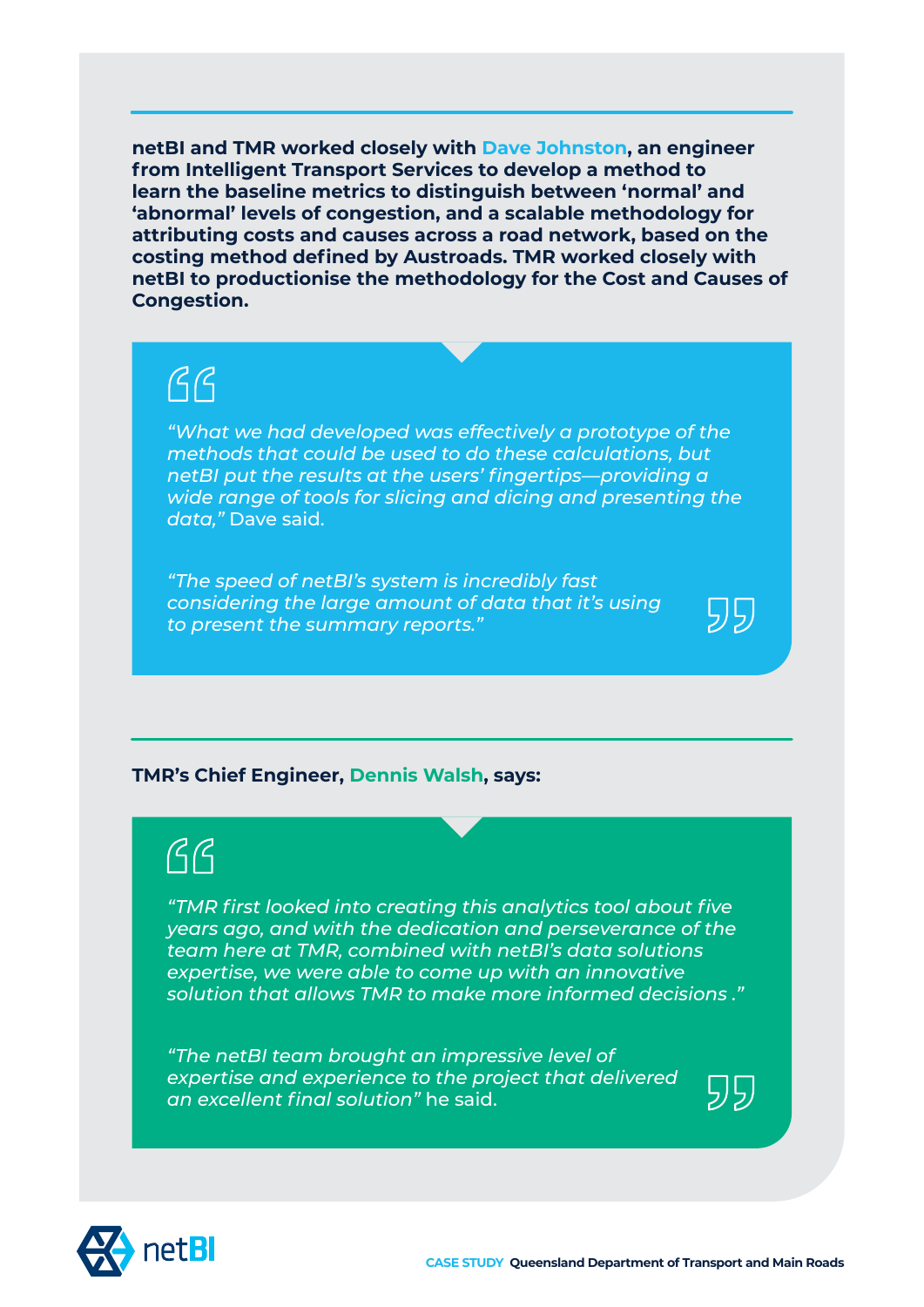## **Innovative Solution**

### **ML-driven insights eliminate expensive consulting reports**

Understanding the reasons for, and impact of, traffic movement ensures the Department can wisely deploy its resources.

For instance, the Department can see at a glance the top five roads or intersections, the congestion levels and economic cost of this congestion to the community. TMR can readily see the best options for

tackling congestion and where infrastructure funds will have the greatest economic impact on the community.

Having these insights on hand not only makes planning capital works quicker, it simplifies the monitoring and evaluation of infrastructure improvements: TMR can now track and compare congestion pre and post construction based on actual traffic movement data and not periodic sampling activities.

### **netBI's Machine Learning (ML) algorithms, data fusion, analytics and reporting tools have enabled TMR to:**



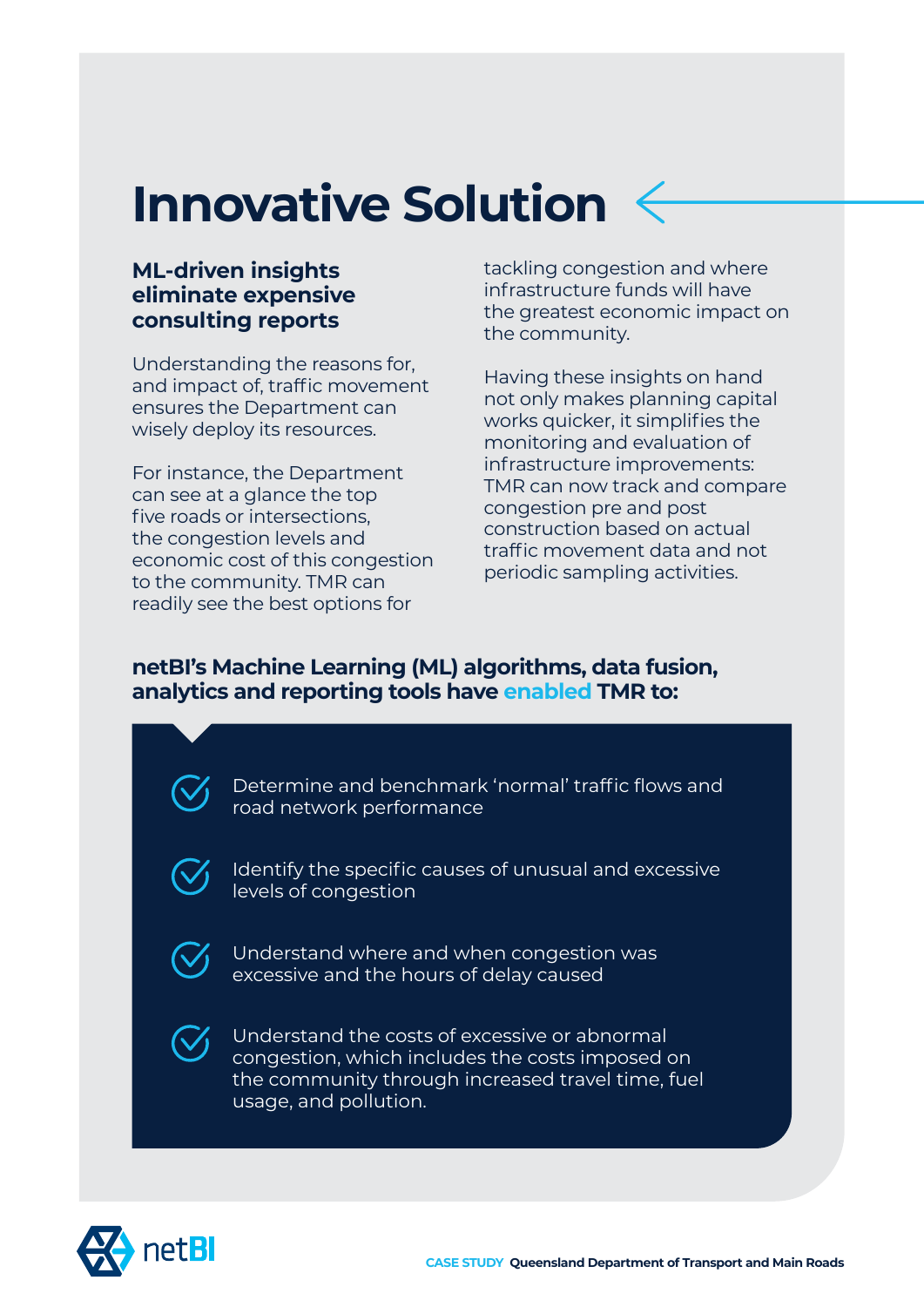

Road network model, movements, speed and volume data

Sensor data on National Performance Indicator (NPI) links

Weather data from the Bureau of Meteorology (BoM)

Incident management system and traveller hotline and website data

Fleet data from the ABS about vehicle and fuel types and usage

Unit cost data for delays (based on ABS wages data), fuel and pollution costs

netBI's analytics and reporting tools are powered by ML algorithms, based on a comprehensive methodology for calculating the costs and causes of congestion, which enables TMR's data streams to be efficiently and reliably processed to surface meaningful insights.

**These in-depth insights are achieved by fusing a complex collection of datasets including**

> Department to truly understand the performance of its road network in Queensland, better target its congestion management efforts and bring greater transparency to its reporting and investment decisions. In turn, that means TMR can deliver safer and more reliable operations.



Data insights enable the

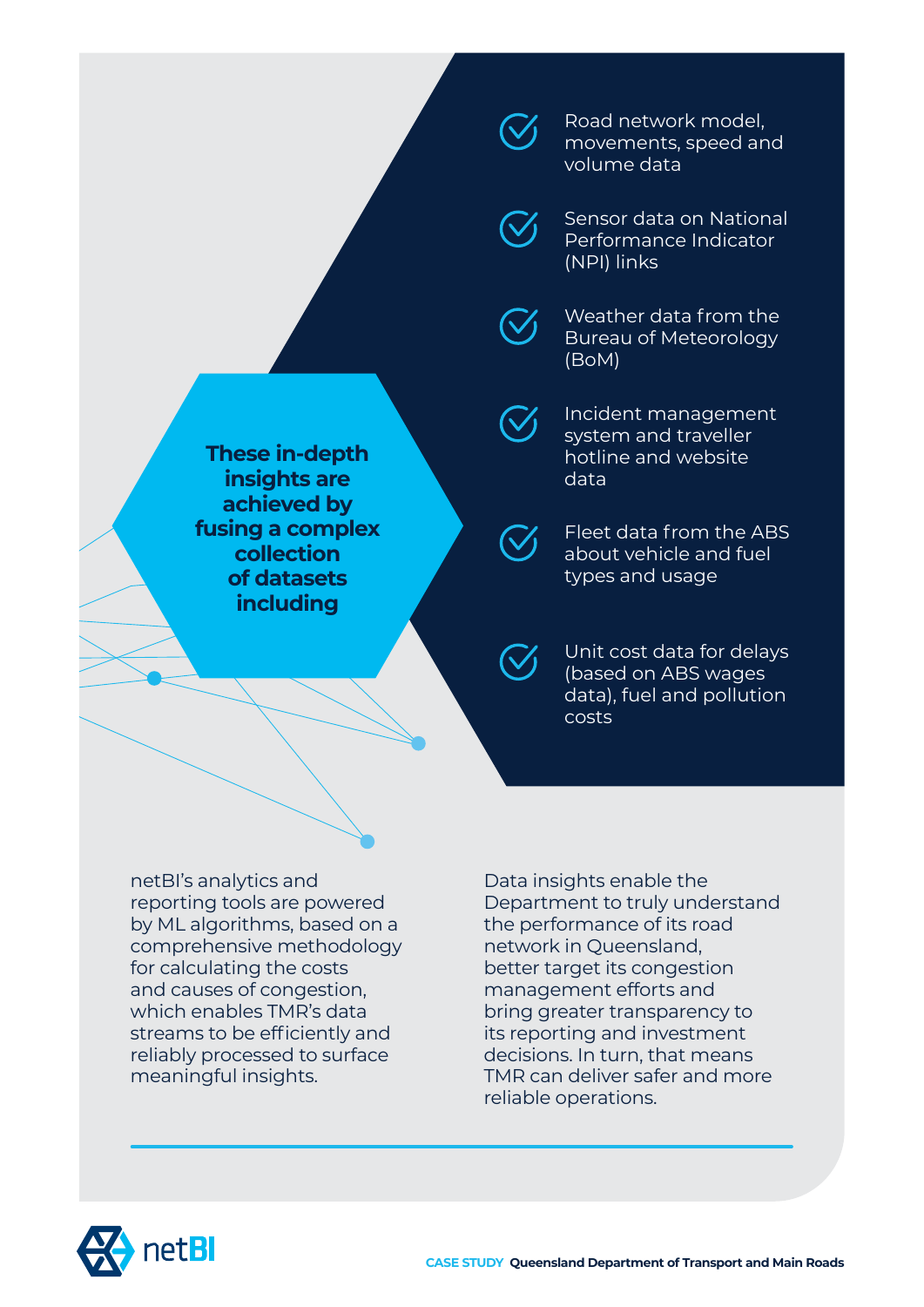## **Feature Spotlight**

### **How TMR gets a complete picture of congestion**

netBI's analytics tool to uncover the costs and causes of congestion helps TMR precisely understand congestion events—as well as the broader implications of an incident on traffic up and downstream of where congestion occurs.

Each congestion event has a 'footprint' that reflects the length of time it continues and the extent to which it affects adjacent parts of the road network. netBI's reporting solution calculates the footprint of each event, spatially and temporally, for a more comprehensive understanding of the impact and cost of congestion.

For instance, a minor crash might affect a single stretch of road for 15 minutes: while a truck overturning could have a ripple effect that stretches across multiple connecting roads and blocks, and take much longer to resolve. Naturally, the specific cause of a congestion event, and the extent of its impact, also results in different costs being incurred.

Understanding the detail behind unexpected levels of congestion—and its true impact from a monetary and societal perspective—is critical to making complex decisions about where to invest and what kind of improvements are needed to keep traffic flowing.